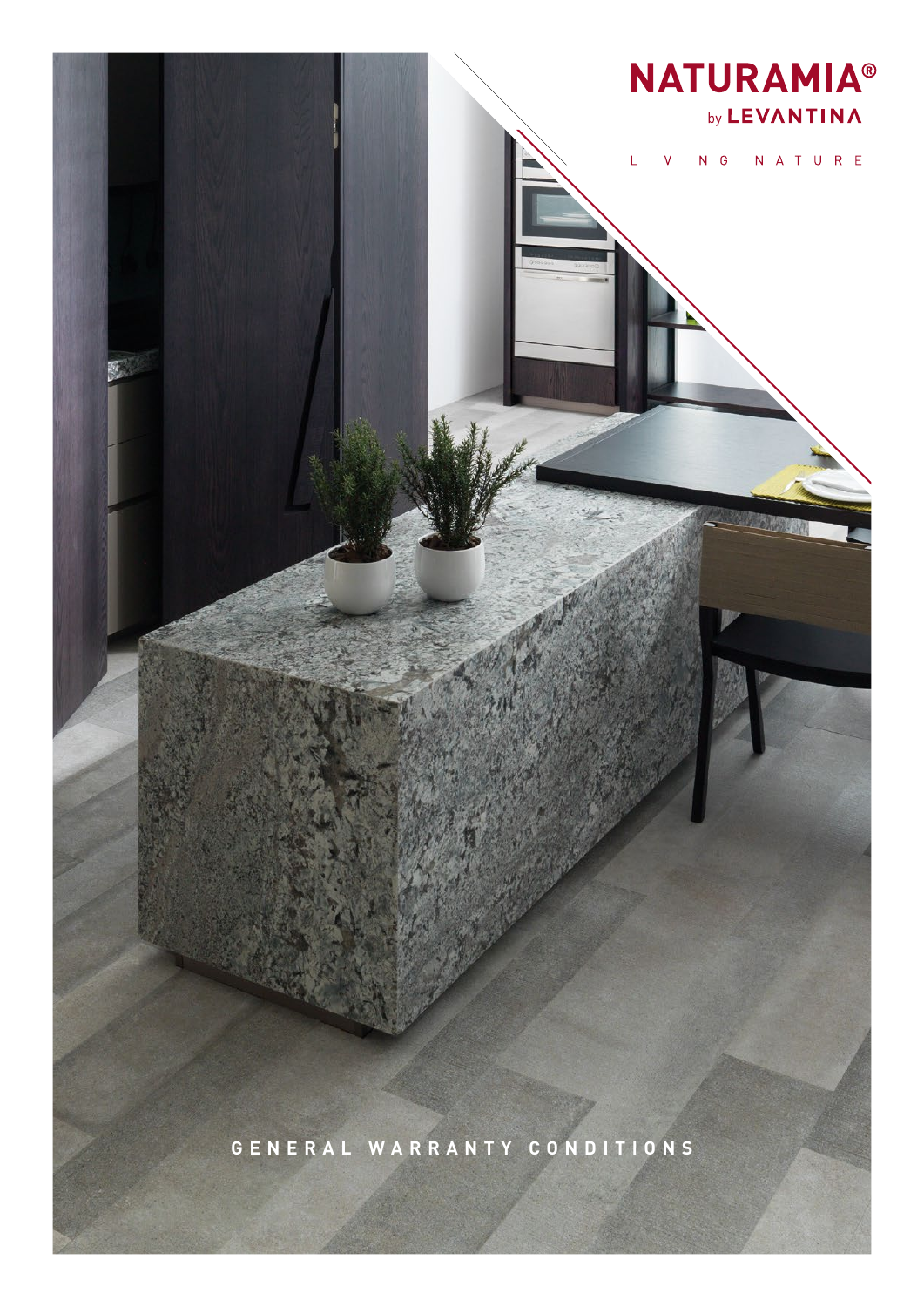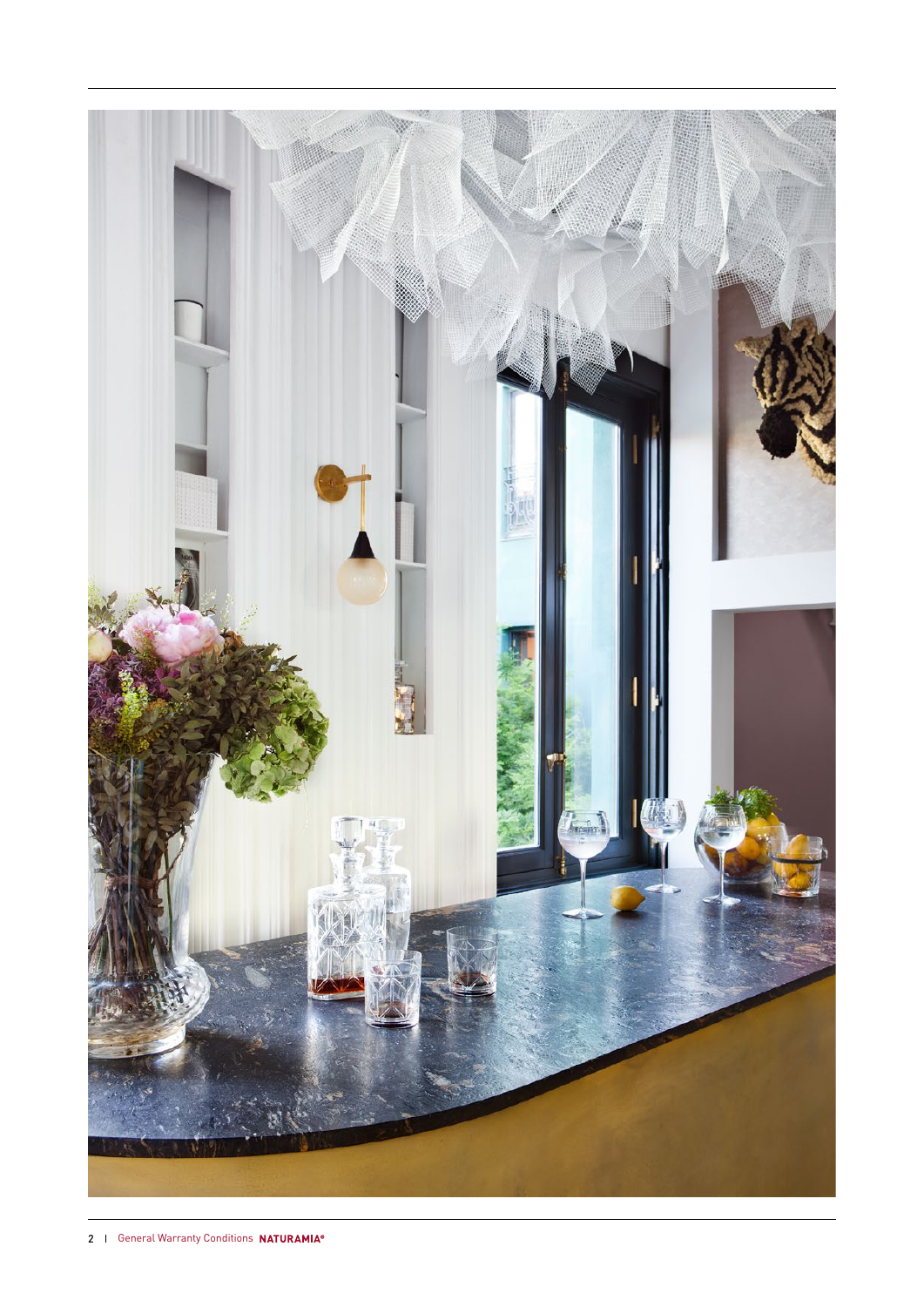

LIVING NATURE

## **GENERAL CONDITIONS OF THE NATURAMIA® PRODUCT WARRANTY**

LEVANTINA (UK) LTD Unit 5 Houndhill Park, Bolton Road, Wath upon Dearne, Rotherham South Yourkshire, S63 7LG UK GB872933786, grants the end consumer a 10-year warranty counting from the date of the purchase invoice, covering any manufacturing defect of the material used in your **NATURAMIA®** countertop.

LEVANTINA guarantees end buyers that **NATURAMIA®** countertops have passed a set of strict quality controls and that their composition and manufacturing characteristics make them suitable for use and service as kitchen countertops.

Should the product display any manufacturing defect, LEVANTINA shall proceed to rectify it in accordance with these General Warranty Conditions.



To be entitled to this warranty, it should be registered or sent in within 60 calendar days of the date on the purchase invoice.

To activate this warranty, the end consumer should fill in the form available on the LEVANTINA website, **https://garantia.levantina.com/formularios/formularionaturamia-en-uk**. Once this form is registered, you may download your Warranty Certificate from the website. You will additionally receive an email confirming the registration by LEVANTINA, to which your Warranty Certificate shall be attached.

It is indispensable to include the product batch number provided by your supplier, stonemason installer or kitchen retail establishment.

## **WARRANTY PERFORMANCE**

This warranty shall be effective throughout United Kingdom territory.

To make use of this warranty, please send us an email to our address, **warranties@levantina.com**, indicating your Warranty Certificate Number together with the purchase invoice. If you have any queries, please contact us on telephone number 01256 336619.

To obtain the service on this warranty, you will need to place the product at the disposal of LEVANTINA, allowing the agent authorised by LEVANTINA and the installer to inspect the product in your home. You shall need to reasonably cooperate with them in the service efforts required to implement this warranty cover.

The information provided by the aforementioned professionals shall be assessed by the LEVANTINA Quality Department, which shall conclude on the effective existence of manufacturing defects.

Should the countertop be deemed to be defective by LEVANTINA, all requirements for obtaining this warranty cover are met and no exclusion concurs in accordance with these General Conditions, LEVANTINA shall proceed to repair or, should this not be possible, to replace the **NATURAMIA®** slab with another one of the same characteristics and conditions.

Should the product be discontinued, LEVANTINA shall select the most similar product in terms of appearance and quality that is available at the time of making the replacement.

Should LEVANTINA deem the repair or replacement to be impossible or excessively difficult and costly, it may instead choose to pay the end user, through the Professional Buyer, a compensation amount determined in accordance with the average market price offered by LEVANTINA for the **NATURAMIA®** slab at the time the defect arises, within the following limits: a) 100% of this price if the defect manifests itself up to the 3rd year from the date of purchase; b) 50% of this price if the defect manifests itself between the 3rd and 5th year from the date of purchase; c) 25% of this price if the defect should manifest itself between the 5th and 10th year from the date of purchase.

LEVANTINA does not grant any warranty whatsoever that exceeds the provisions of these General Conditions as well as of the Consumer- and User-related legislation in force. The guarantees and legal rights of Consumers and Users are independent and compatible with this commercial warranty and shall consequently not be affected by it.

The service of this Warranty shall not be applicable if all requirements established in these General Conditions are not met or if the information supplied by the end customer is false, incomplete or illegible.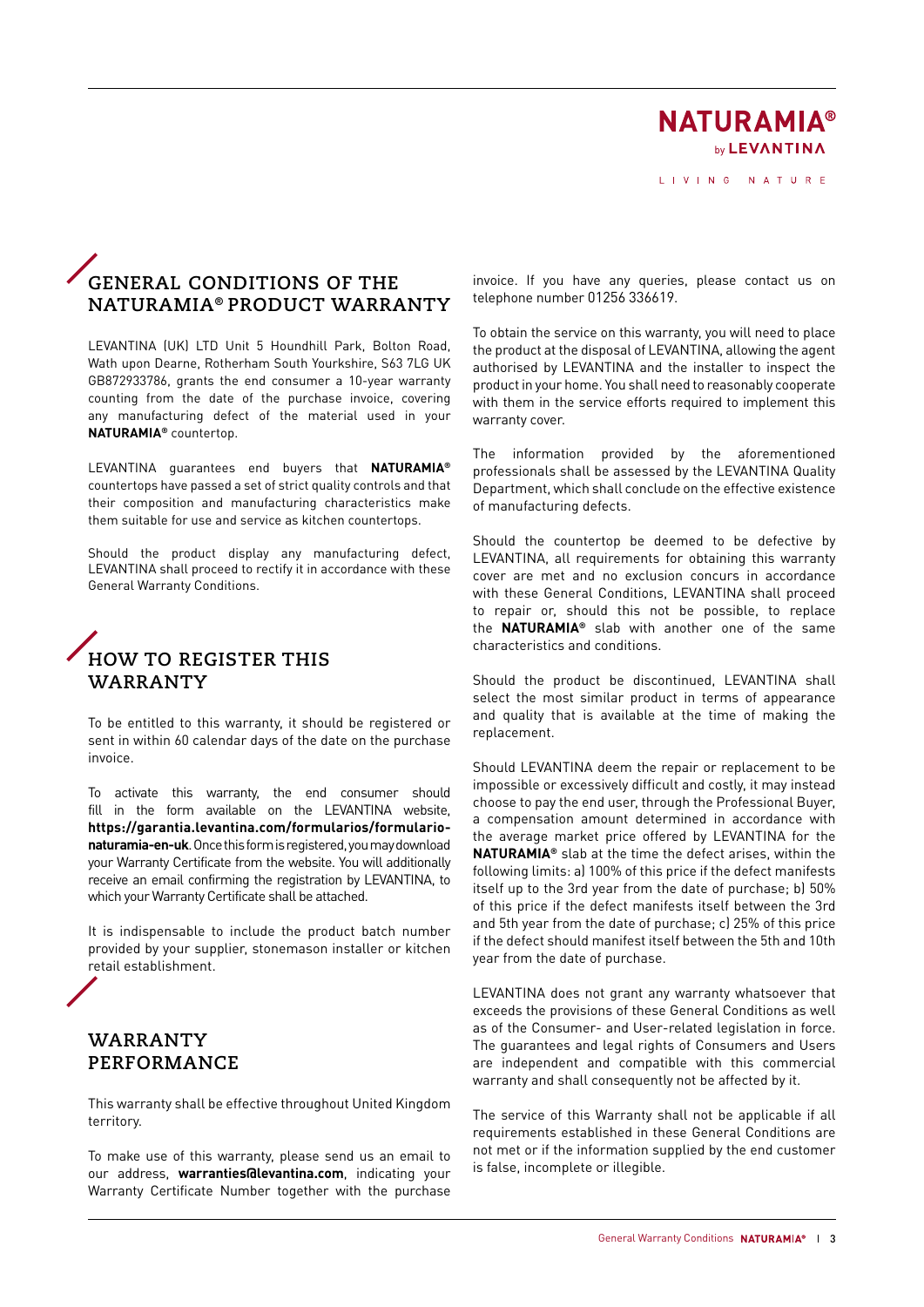# **REQUIREMENTS FOR OBTAINING THIS WARRANTY**

This warranty covers the **NATURAMIA®** products which:

- Have been marketed in the United Kingdom.
- Are fully paid for.
- Are registered by the countertop owner on the date and in the form prescribed.
- Are intended for use as countertops for domestic use, installed in a permanent manner inside the building of the product's end consumer.
- Have been treated by the consumer and user in strict compliance with the maintenance and cleaning instructions listed in these General Conditions.

# **EXCLUSIONS OF THE NATURAMIA® WARRANTY**

- Damage or defects caused by handling, processing in the stages subsequent to manufacture, improper assembly or installation, or products that have been processed without following the recommendations of the product's Cleaning and Maintenance Guide.
- Damage or defects caused by improper execution or performance of joints.
- The workshop and installer shall be responsible for inspecting the surfaces before making or installing the countertops. LEVANTINA shall not accept responsibility for any defects generated by subsidence in the buildings or bases of the units on which the product has been installed.
- LEVANTINA shall not accept responsibility for any additional or complementary repair or for modifications such as, for example, plumbing, electricity, coatings, veneers and modifications that may be necessary for repairing the **NATURAMIA®** product covered by this warranty. Also excluded are labour costs for dismantling and assembling the **NATURAMIA®** countertop.
- Differences in colour or tone between the sample and the product received. **NATURAMIA®** products are Natural Stone and as such present particular structures, veins and changes in tone, nuances, structures.
- The product due to personal preferences such as colour, finish, etc. The choice of model and finish should be definitive before closing the purchase, since any subsequent changes in the decision shall not be covered by this warranty.
- Uses differing from those inherent to a kitchen countertop.
- Products that have been exposed to acids, abnormal use or conditions or any form of misuse. "Abnormal use or conditions" shall include, but is not limited to, any damage due to improper use or improper transportation, damage due to excess heat, exposure to adverse weather conditions, physical or chemical misuse, damage due to inappropriate care and maintenance that results in chipping, breakage, damage from impact or breakage due to user misuse.
- Levantina shall not accept responsibility for any damage or injury caused by involuntary acts, working conditions, architectural or engineering design, structural movements, acts of vandalism or accidents.

## **MAINTENANCE AND CLEANING**

**NATURAMIA®** countertops are one of the decoration elements that need less maintenance due to their low porosity and high resistance. However, given their natural composition, it is necessary to follow some simple maintenance and care recommendations that will reduce their variability and maintain their finish.

For this reason, this warranty covers **NATURAMIA®** products that have been maintained in accordance with the following recommendations:

- Clean any spills immediately.
- When cleaning the surface, use a cleaning product with neutral pH or soap and water applied with a cloth.
- Do not use any product not recommended by Levantina, since they shall invalidate the warranty.
- For cleaning, avoid the use of aggressive chemical degreasers. Carefully read the recommendations of the cleaning product manufacturer before using it on the countertop.
- There are products that may stain both the Natural Stone and any other type of countertop. These products are not regularly used in a domestic setting (kitchen and bathroom) and are consequently deemed to be nonstandard (iodine, ammonia and aggressive degreasers). We recommend that you do not use such products for cleaning the **NATURAMIA®** Natural Stone countertop.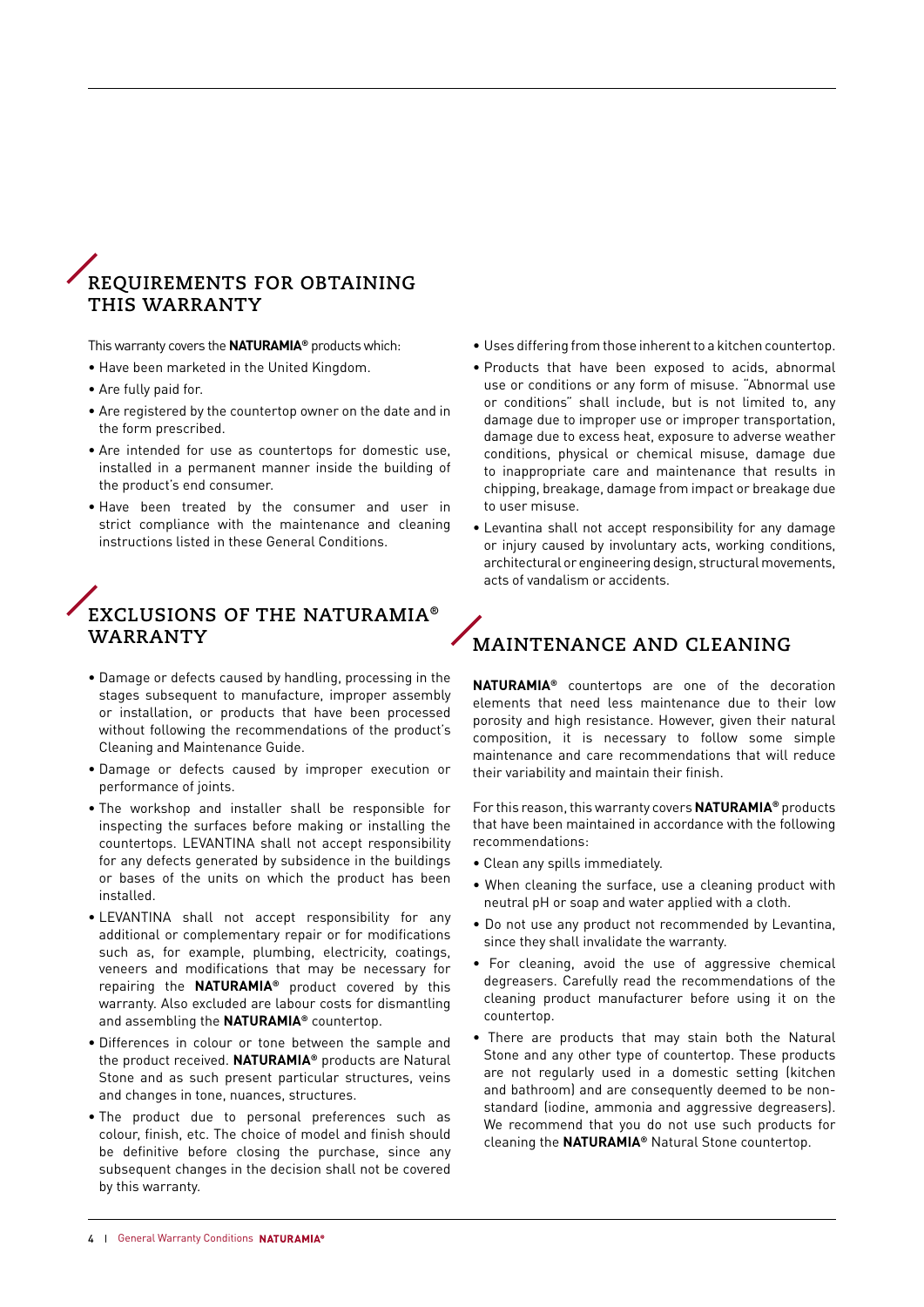**NATURAMIA®** by **LEVANTINA** 

LIVING NATURE

• Countertop maintenance is performed by uniformly applying PROTOP® with a clean, lightly soaked cloth over the entire surface every 12 months. This will keep your countertop looking like new without the need for professionals.

#### **Four simple steps to take in caring for your countertop**

- **1.** Not all cleaning products are suitable for the care and maintenance of its surface. Certain common cleaning and polishing products contain acids, oils and greases that produce the opposite effect to the desired one. Avoid any aggressive products that stain the Natural Stone. We recommend the use of warm water and cleaning products with a neutral pH.
- **2.** The stone of your **NATURAMIA®** countertop is unique. Protect it from cuts, abrasion and strong impact to prevent any damage to it. Always use accessories to protect the surface, such as chopping boards or trivets, before putting down pans or using metallic objects.
- **3.** Due to its composition, Natural Stone is affected by acid substances such as those contained in many foods and beverages. Avoid prolonged contact with lemon juice, vinegar, tomato, ketchup, ink, paint, glue, wine, etc. Should your countertop come into contact with such substances, we recommend that you wipe them off with a cloth or kitchen paper as soon as possible.
- **4.** Proper and regular maintenance of your countertop will make it retain its beauty. We advise that you deep-clean the countertop every twelve months with warm water and neutral soap and that, once dry, you apply the anti-stain protector (PROTOP®).

The recommendations for the appropriate maintenance of the **NATURAMIA®** product are not limited to the recommendations mentioned above. You can download the complete Cleaning and Maintenance Guide at **www.levantina.com/en**

# **BENEFITS**

Nature has created these stones with extraordinary physical skill. At Levantina, we treat them to transform them into the perfect material for countertops.



### BACTERIOSTATIC TREATMENT

Levantina applies a bacteriostatic treatment to all the slabs in **NATURAMIA®**. This prevents bacterial growth on them.



## STAIN-RESISTANT TREATMENT

Levantina applies an exclusive treatment to its **NATURAMIA®** slabs to protect them from stains.

# **10 YEARS WARRANTY**

Levantina is the first company to offer a 10-year certified warranty in all its products, providing an Authenticity Certificate with every **NATURAMIA®** product. This certificate must be activated online at **www.levantina.com/en**, and it warrants that all the materials has passed strict quality controls. Once activated, it validates the warranty from the installation date.